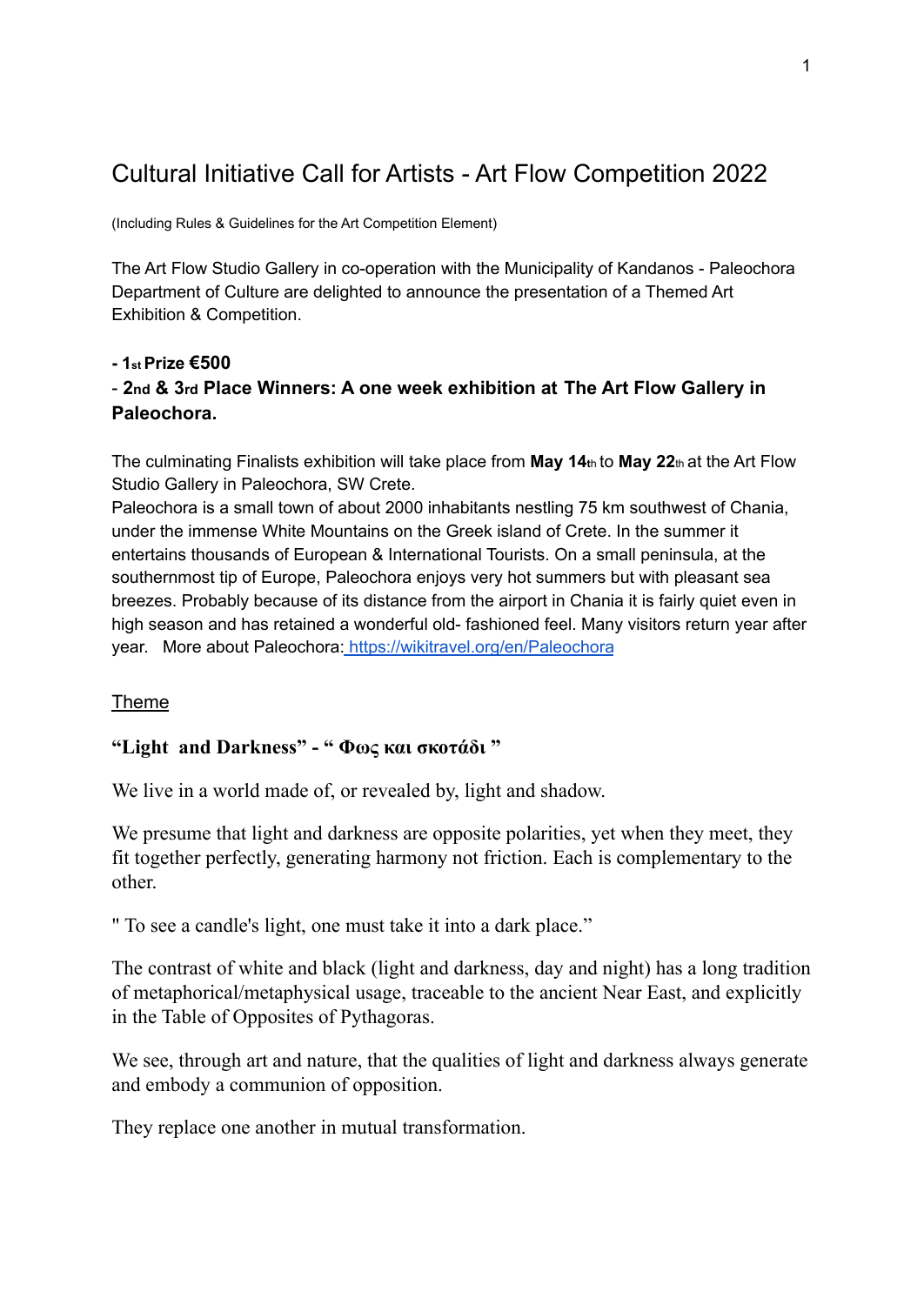Each polarity always implies or necessitates the presence of its' opposite. Black/White, Foreground/Background, Yin/Yang, Good/Evil.

The artistic theme may be explored in diverse aspects: - A Chromatic Exploration with "chiaroscuro" effects.

- The balance and pattern of light and shade
- Mood and feelings that light and dark suggest to you .

- Use light and dark to explore simply a face, a landscape , a still life or whatever can be represented through light, darkness or a balance between them.

- Explore how darkness and light can express your ideas and beliefs. - Experiments into ambiguous foreground/background perception.

# **WHAT IS YOUR CREATIVE RESPONSE?**

#### ARTISTS & ART GENRES ELIGIBLE FOR SUBMISSION

• The competition is open to all artists internationally without restrictions. All visual art forms are accepted, e.g. painting, sculpture, photography, digital, graphics, collages, engravings etc. While the thematic works will have priority in the selection of the Finalists by the jury, the artists are free to submit works that are not directly related to the Theme.

### BENEFITS TO PARTICIPANTS

- \*ALL submitting Artists will be exhibited on our website as Official 2022 Art Flow Competition entries for a period of at least one year.
- \*Increased potential for the sale of your submitted Artwork. In the event that a collector contacts the gallery with a view to purchasing your Artwork.
- \*Ongoing Social Media coverage of your Art via our Website and Media promotions.
- \*ALL submitting Artists will receive a personalized participant certificate in person or by email, the artist may publish it or attach it to his / her CV

<sup>\*</sup>Applies only to Artists who have submitted and paid the registration fee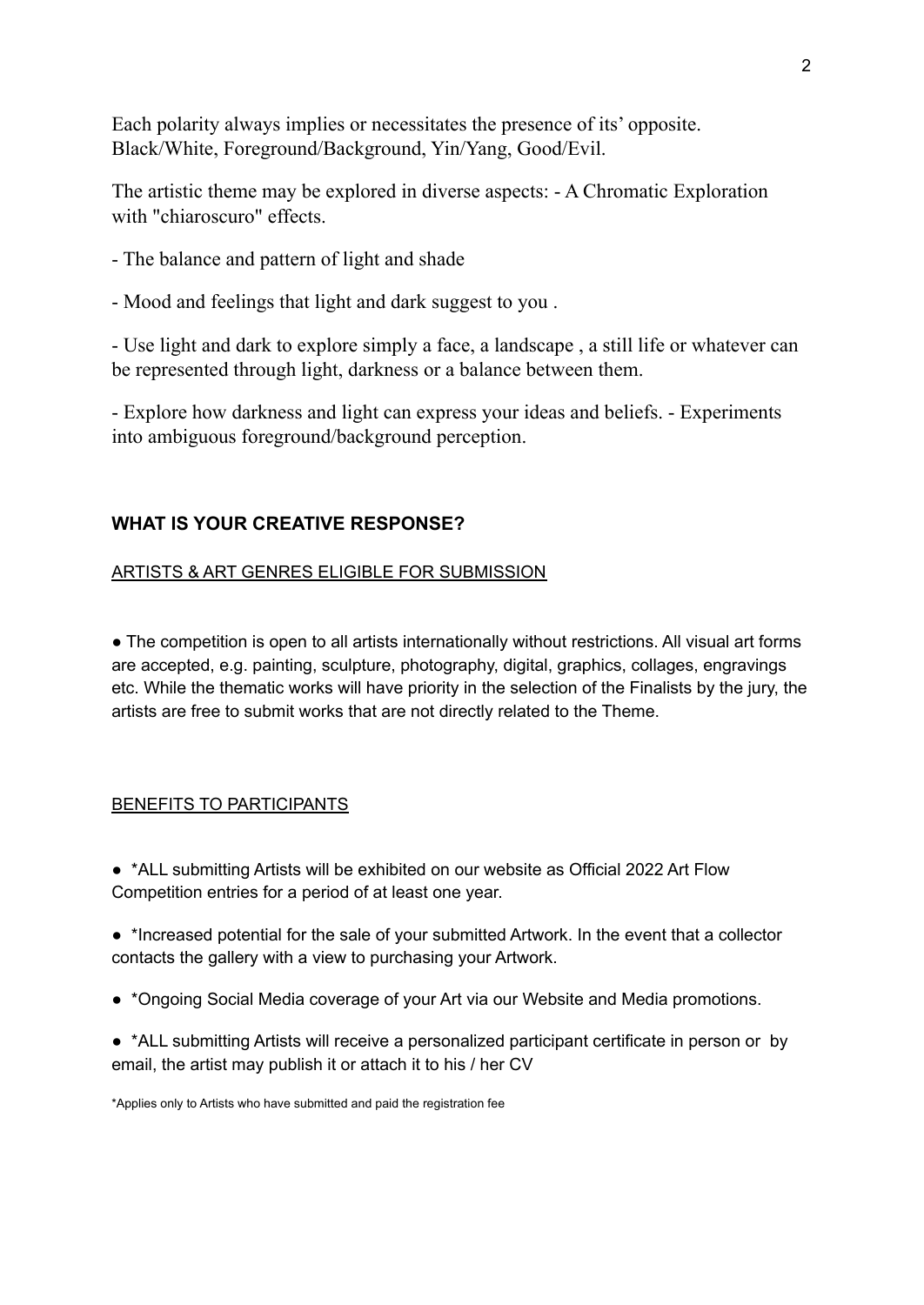## FINALISTS AWARDS & BENEFITS

- Art exhibited on a dedicated Finalists page on our website for a year
- Official Finalist Certificate presented by the Mayor at the closing event.
- Closing event: Prize presentation with Wine and Buffet
- Invitations and communication by mailing list
- Press & Publicity
- Photos & Video of event accessible online
- The finalists will be displayed on our website as well as Social media .
- Assistance during the entire event.

#### PRIZE WINNERS

● The 1st place winner receives a Prize of €500 and their Artwork will be exhibited at the Art Flow gallery during the summer **season 2022** if it's not already sold during the event.

- 2nd & 3rd Place Winners: A one week exhibition at The Art Flow Gallery in Paleochora Season 2022
- 1st, 2nd & 3rd Prize winners also obtain Finalists Awards & Benefits as described above

#### JURY SELECTION PROCESS

• The Jury panel will review all entries leading to the selection of approx 20 finalists (more or less)

• The Jury panel comprises Art & Design professionals, Art collectors and the Mayor of Paleochora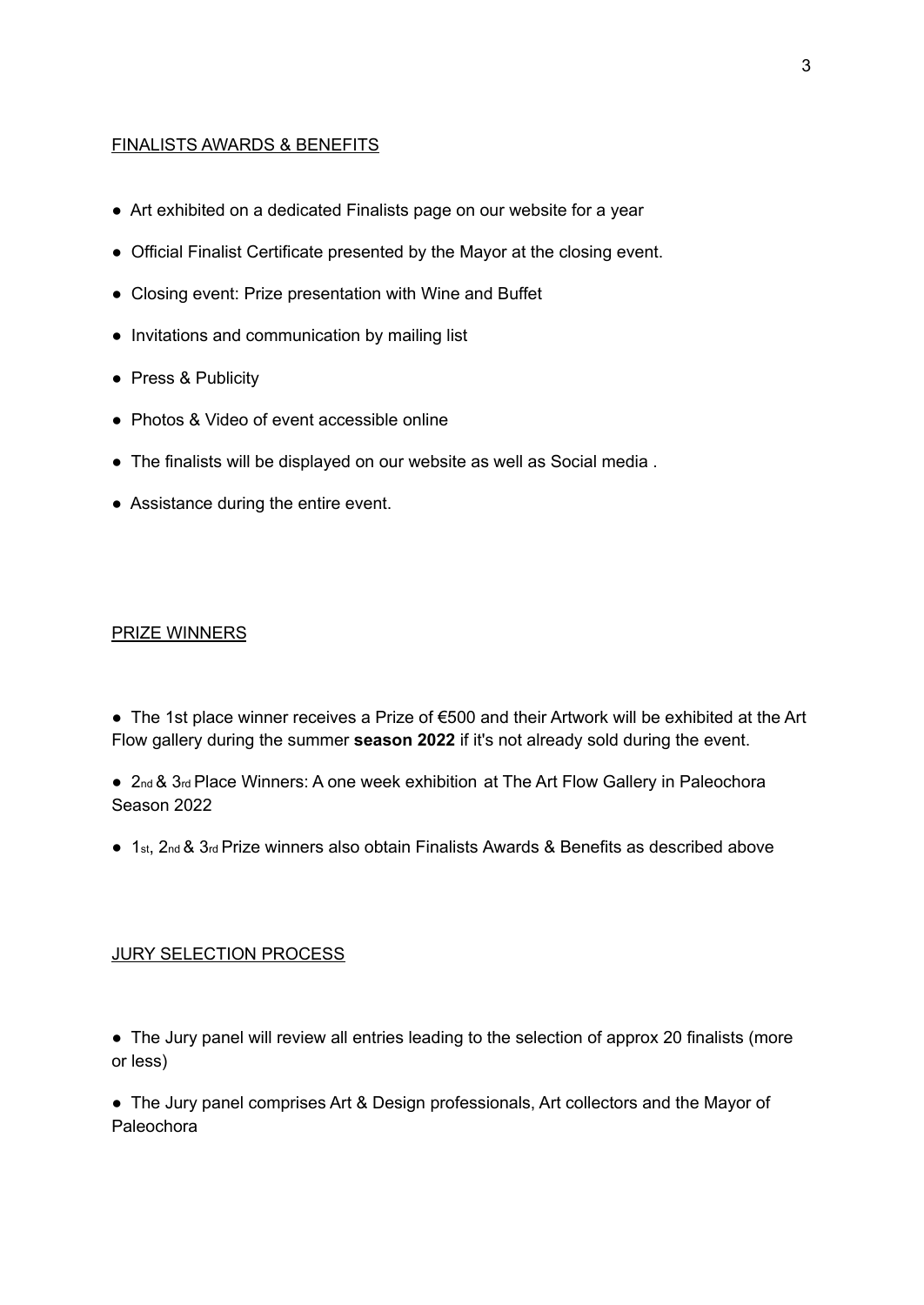• The Jury will proceed to select First, Second and Third places from the Finalists, which will be announced at the Closing-Awards Ceremony

● Visitors to the Exhibition will also be invited to submit a personal favourite vote.

# HOW CAN I REGISTER & WHAT ARE THE RULES?

● To register for participation, please download the Submission Form located on our website at [www.artflowstudiogallery.com](http://www.artflowstudiogallery.com) Complete all fields on the form and return to us by e-mail at **artflowgallerycrete@gmail.com** .Please ensure that you download and carefully read the Rules & Guidelines included herein (also available on our website). If you encounter any difficulties accessing these documents from the website, please send us an e- mail request for the Submission & Guidelines Forms. Subscription is complete on receipt of the submission form, Fee of €55 and Digital Photo of your artwork. (The fee must be paid in advance) Registration and fee must be completed at the same time.

• The registration fee is  $\epsilon$  55 (No Additional Costs)

The fee can be paid by transfer to GREEK NATIONAL BANK

# **(please make the bank transfer without add to us the bank fees)**

IBAN: GR4801108060000080600104568 - Or paid by Cash / Cheque

● Each entrant is allowed to submit one Artwork

● Artworks will be assessed and judged from a Photographic image which you must send to us by e- mail. It is in your own interest to ensure your work is completed and a photo submitted before the closing date. Photos of Artwork submitted after **April 10th** will not be considered in the Competition.

● The actual size of the work should not exceed the total size of 60cm x 80cm (landscape or portrait orientation) In the case of sculptures or installations please contact us in advance of submitting to advise of your Artwork dimensions

● Due to the nature of the exhibiting space & potential shipping hazards, we discourage the use of Glass. Works submitted with glass inclusions will not be refunded in the case of glass breakage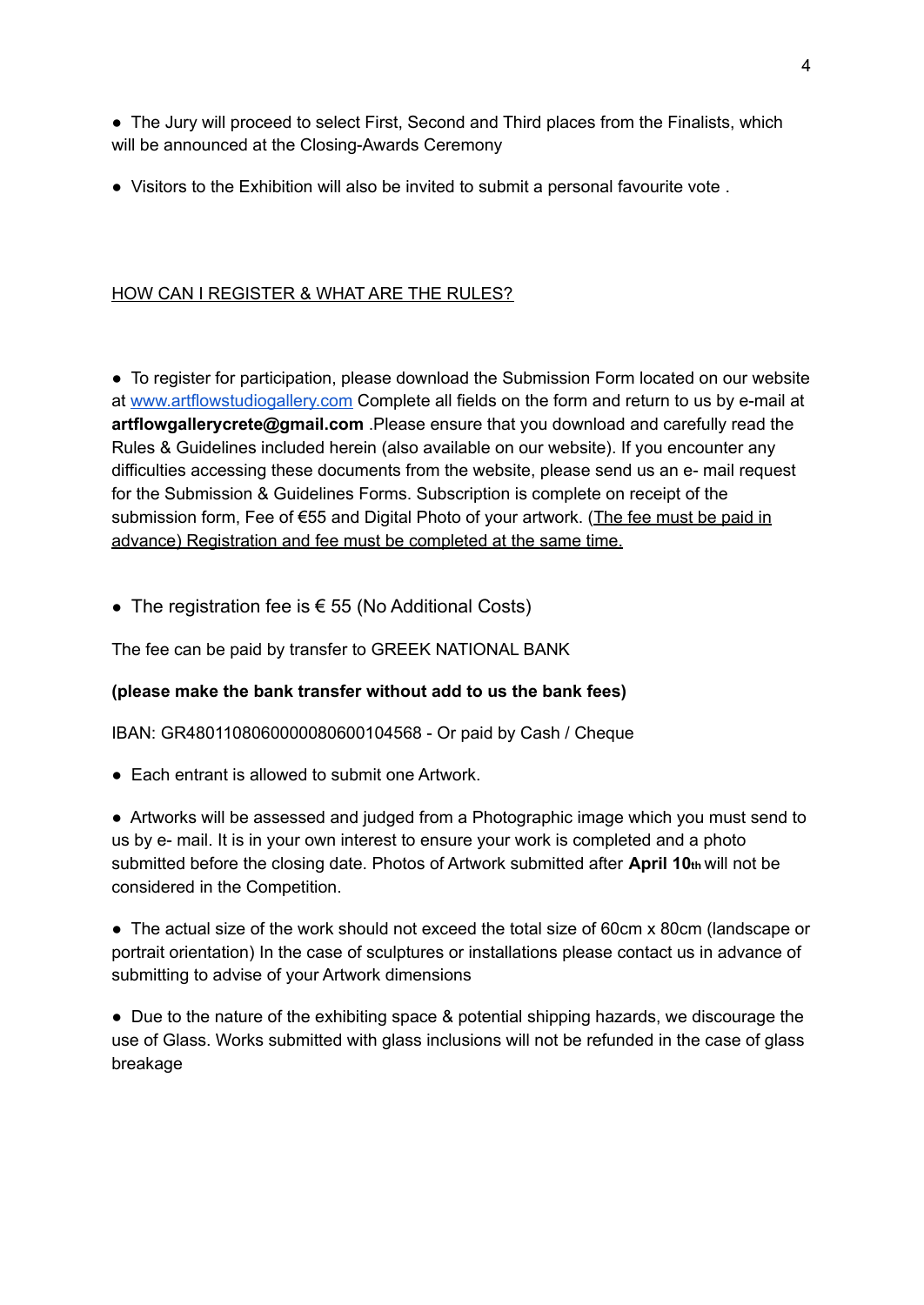● Registration Closes/Deadline on the **10th April 2022**

(Please try to register before the deadline to avoid a longer time in the jury selection process.)

- Finalists will be announced on the **17th April 2022**
- Delivery deadline of Finalists physical Artwork to the Gallery by **8th May 2022**
- Opening Night of Finalists exhibition **14th May 2022**
- Closing Night & Prize Presentation by The Mayor **22th May 2022**

• In case of limitations due to the pandemic, the art competition can take place online and if canceled the fees will be refunded.

# DOES THE ARTIST HAVE TO BE IN PALEOCHORA FOR THE EXHIBITION?

● No. There is no obligation for Artists to be present at the exhibition but the presence of the finalists will be appreciated.

### FINAL SUBMISSION STEP

When your artwork is ready, we require that you send by e-mail the following information including an attached digital photograph of your work, please include these details:

Digital Photo of your Artwork

Title

Name of Artist

Contact Number

Age

Size / Dimensions of Art

Artists Medium ( Acrylic, Oil, Crayon etc)

On which Material ( Canvas/Paper/Board etc)

Likewise for sculptures (Clay/Wood/Marble etc)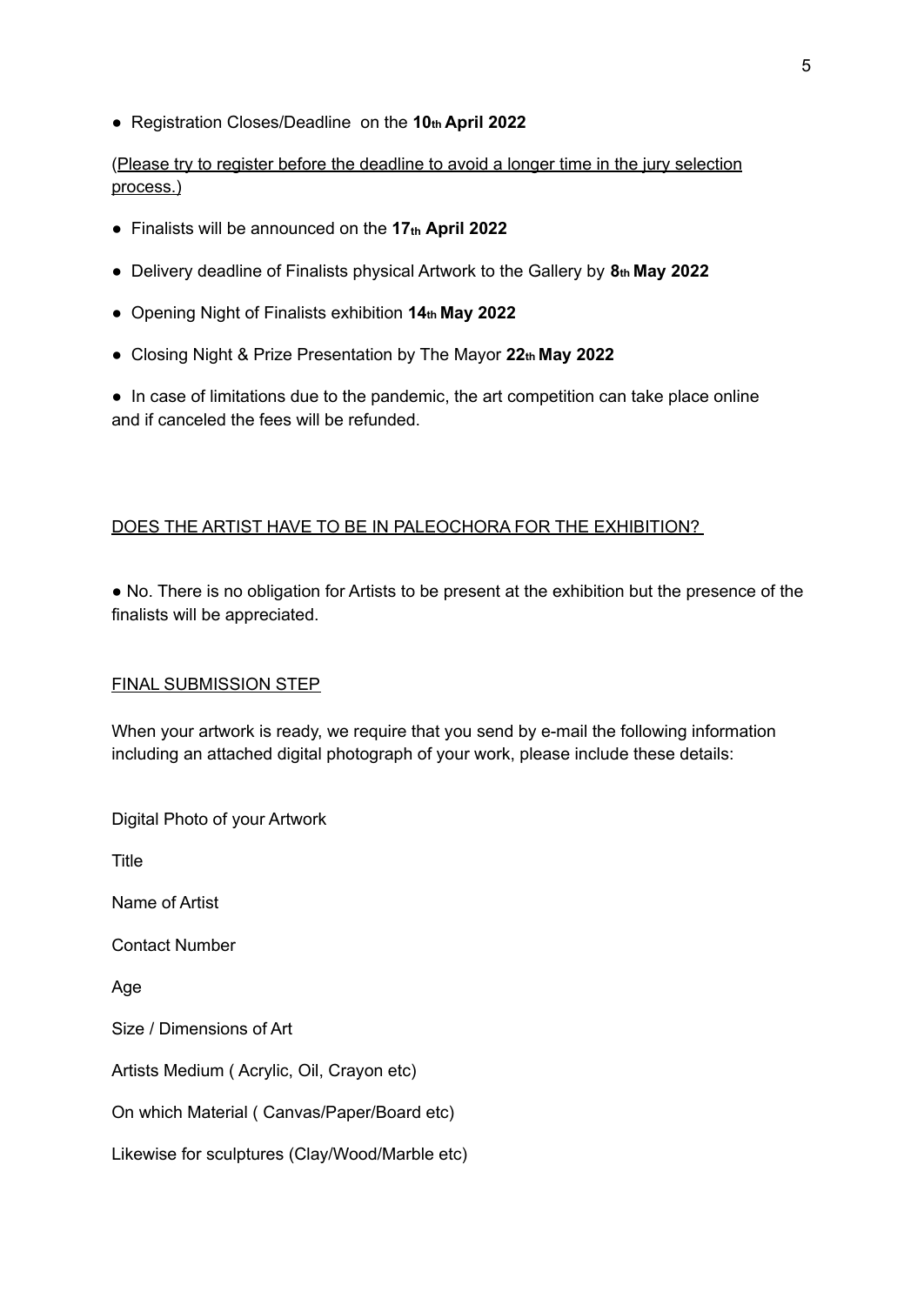It is in your own interest to ensure the digital photographic image (s) you submit to us by email as part of the submission and registration process are of the highest quality, preferably 300dpi. Bear in mind that these images will be used for inclusion in our Website Gallery page for the Art Flow Competition 2022. The judging process may also be affected by low quality images. Try to ensure that you photograph your Artwork in good light, for example outdoors in good daylight. For 3D works such as sculptures please send a range of photos from different sides/perspectives of your work. For flat faced Artwork such as canvas, please fill the entire photo frame with the work and where possible edit the image to trim out any unwanted background areas.

# SHIPPING & PRESENTATION OF SELECTED COMPETITION ARTWORKS

Selected artists will be requested to transport or send their Artwork. Please pack with care. As well as including the delivery address for the Gallery, please also write on the Package:

'Art Flow Studio Gallery' - **"Light and Darkness - " φως και σκοτάδι"** - your Full Name and a Contact tel number

The selected artworks must be received by no later than **8th May 2022**. The penalty for entrants artwork arriving later than **May 8h** will be exclusion from participating in the Finalists Exhibition & registration fee will be non refundable

Artwork should be mailed or delivered in person to this address:

Art Flow Studio Gallery, Harbour-Limani, 73001, Paleochora, Crete - Greece.

(we will arrange an open day in the gallery for deliver art works, we will inform you)

Artwork for hanging such as canvas, paintings and photographs should already be pre-prepared and ready for immediate hanging at the exhibition. Works for hanging MUST be pre-equipped with attached hanging wire or similar strength hanging line.

Artworks sent by mail or courier will be accepted only with costs and risks borne by the participant, both for the incoming shipping and for the return.

IMPORTANT: Only for outside Europe: We must receive the artworks "DUTY FREE/PAID – Custom Cleared". (**take care to declare a low value on the delivery documents in order to pay less fees)**